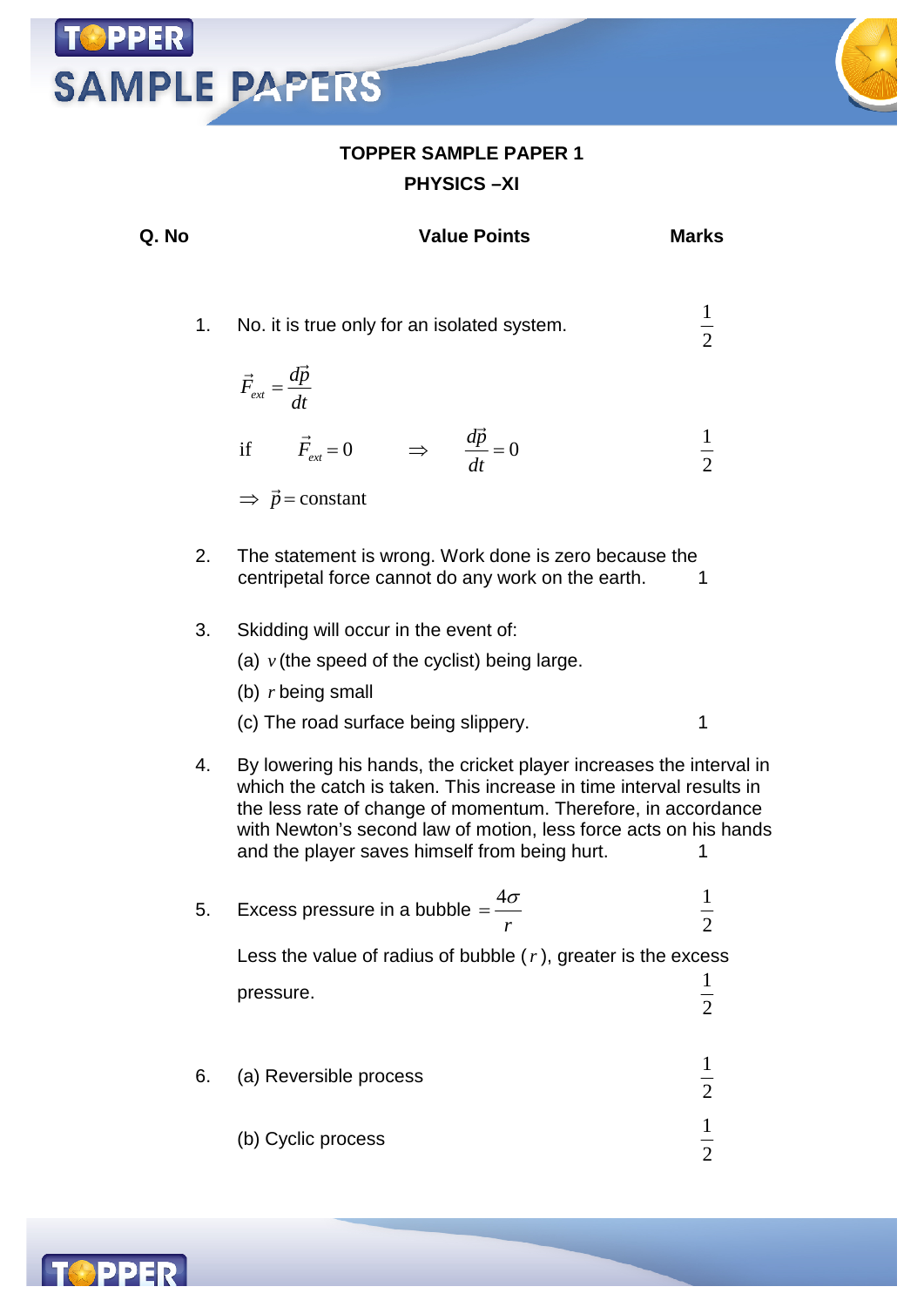$\cdot$ .



1 2

1

7. Inside a satellite, the body is in a state of weightlessness So that the effective value of *g* is zero.

$$
T = 2\pi \sqrt{\frac{l}{g}}
$$
  

$$
T = 2\pi \sqrt{\frac{l}{g}}
$$
  

$$
T = \infty
$$

Thus, the pendulum will not oscillate at all and therefore the experiment cannot be performed.  $\frac{1}{2}$ 

8. False, water moves in a clockwise direction because on heating, water rushes from higher pressure area near B to lower pressure area near A. 1

| 9. Since $a\alpha t$ |                | $\mathcal{D}_{\mathcal{L}}$ |
|----------------------|----------------|-----------------------------|
|                      | $v \alpha t^2$ |                             |
| For $a=0$            |                |                             |
|                      | $v = constant$ | $\bigcirc$                  |

The corresponding velocity- time graph is



10. The two perpendicular forces acting on the body are shown below in the figure.

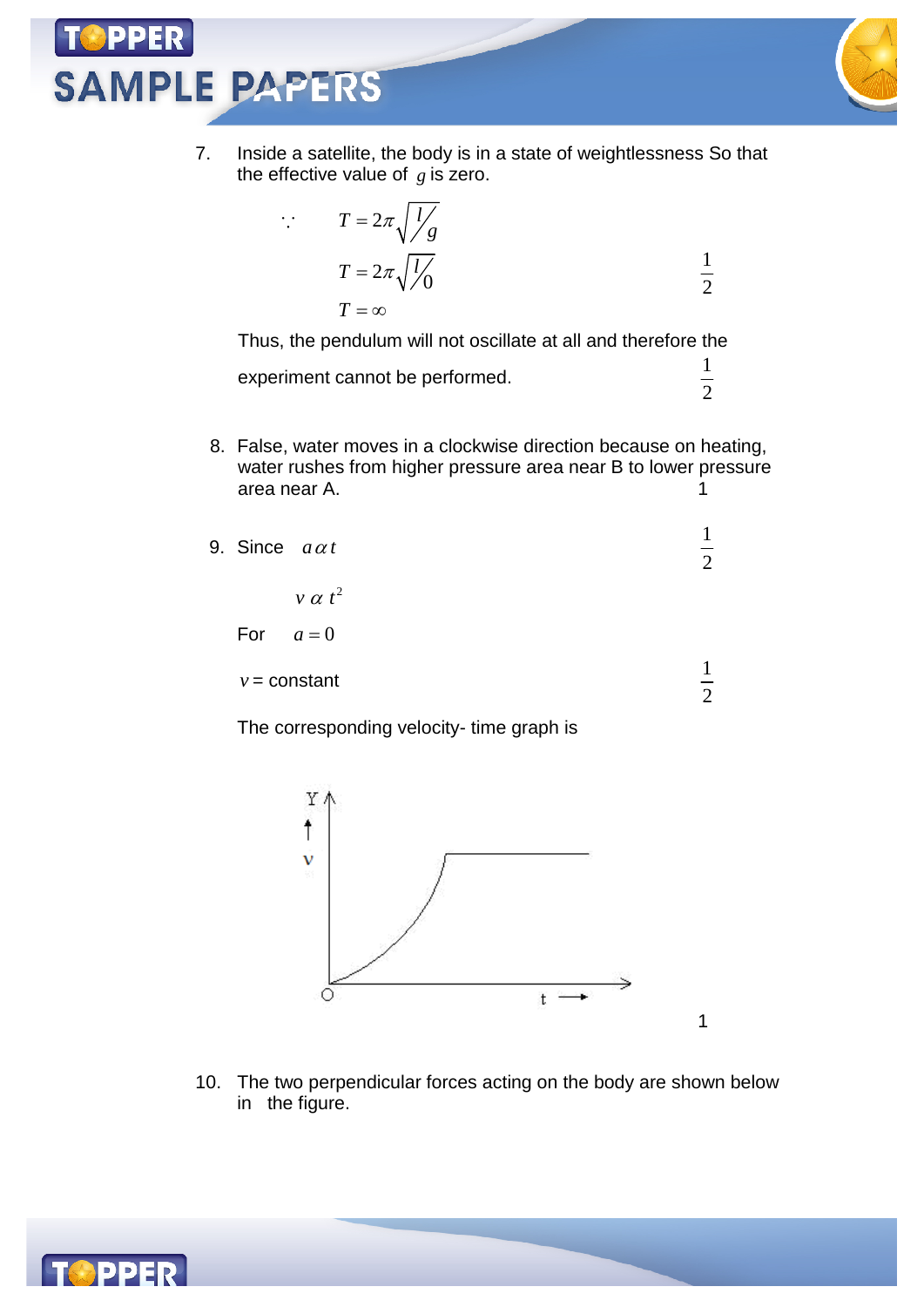

Acceleration 
$$
(a) = \frac{F}{M} = \frac{10}{5} = 2ms^{-2}
$$
  $\frac{1}{2}$ 

Direction of acceleration ( *a* ) will be the direction of force *F* , i.e.,

$$
\cos \theta = \frac{F_x}{F} = \frac{8}{10}
$$
  

$$
\theta = \cos^{-1} \left(\frac{4}{5}\right), \text{ with 8 N force.}
$$

11. Let *m* be the mass of the body.

When the body falls from some height, potential energy at the top equals the gain in kinetic energy. The body loses some kinetic

 $\frac{1}{2}$ 

energy and again rises to some different height. <sup>1</sup>

$$
\therefore \qquad \text{Percentage loss in K.E.} = \frac{(12mg - 9mg)}{12mg} \times 100\% = \frac{1}{2}
$$

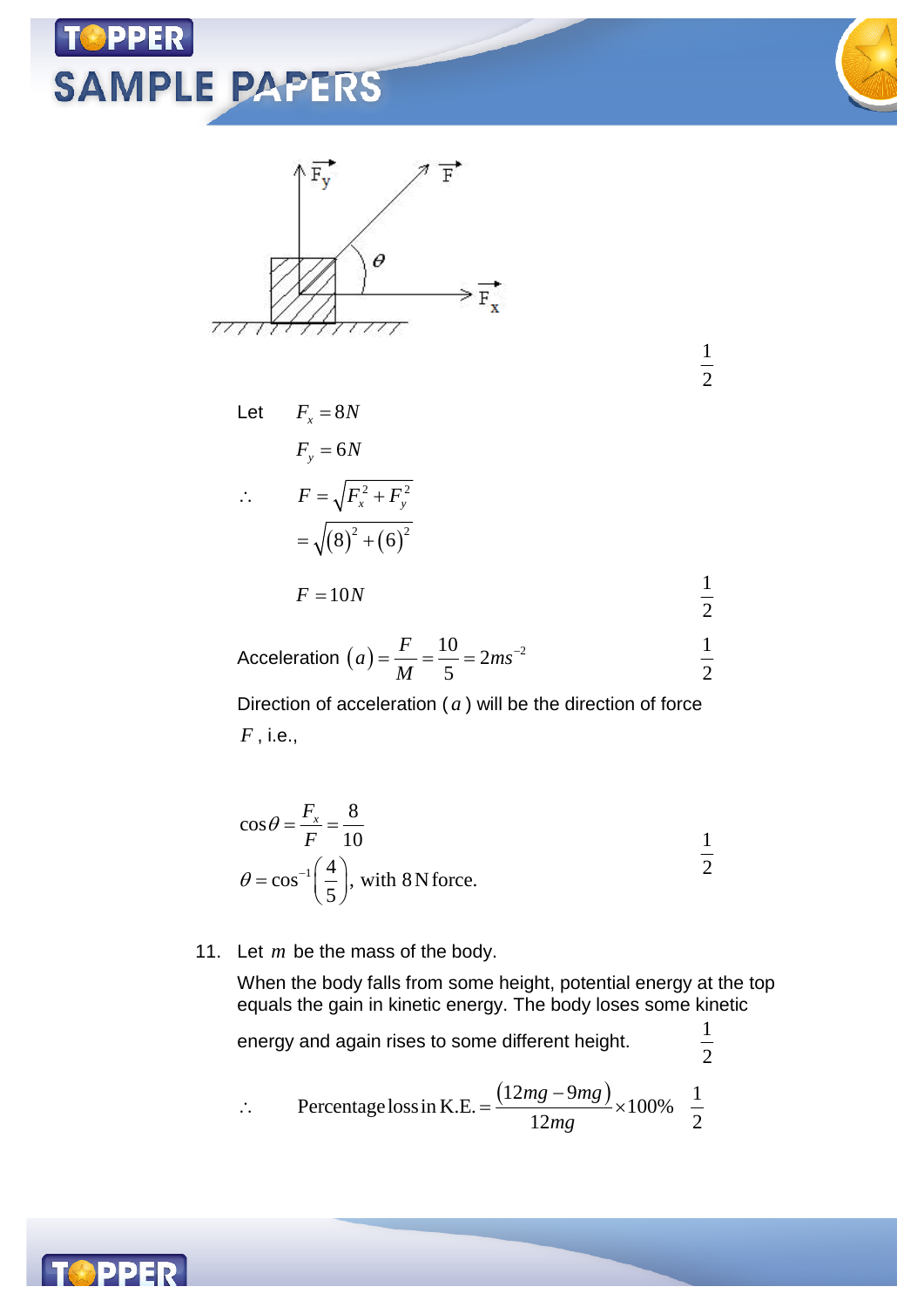





#### 12. According to the law of conservation of angular momentum,

|    | $I_1 \omega_1 = I_2 \omega_2$                            |                |
|----|----------------------------------------------------------|----------------|
|    | $I_1^2 \omega_1^2 = I_2^2 \omega_2^2$                    |                |
|    | $I_1(I_1 \omega_1^2) = I_2(I_2 \omega_2^2)$              |                |
| As | $I_1 < I_2$ , $I_1 \omega_1^2 > I_2 \omega_2^2$          | $\overline{2}$ |
|    | Or $\frac{1}{2}I_1\omega_1^2 > \frac{1}{2}I_2\omega_2^2$ | $\bigcap$      |

 $2^{11}$  2 Thus, the rotational kinetic energy of the system increases on decreasing its moment of inertia.

1 2

2

 $\overline{2}$ 

13. The gravitational force of attraction between the Earth and the Sun provides the necessary centripetal force.  $\frac{1}{2}$ 

> 2 2  $2^{2}$ 2 or  $v = \sqrt{\frac{GM_s}{m}}$ But  $v = \frac{2\pi r}{T}$ T  $4\pi^2r^2$   $\frac{GM_s}{r}$  $M_{e}v^{2}$   $=$   $\frac{GM_{s}M_{e}}{M_{e}}$ *r r v r*  $T^2$  *r* π  $\therefore \frac{m_e v}{r} =$ or  $v = \sqrt{\frac{G M}{r}}$ But  $v = \frac{2\pi r}{T}$   $4\pi^2 r^2$  $=$  $\therefore \frac{4\pi r}{r^2} =$ 1 2  $2\sqrt{3}$ 4 *r M*  $=\frac{4\pi}{\pi}$ 1

2

*GT*

*s*

$$
\quad \text{or} \quad
$$

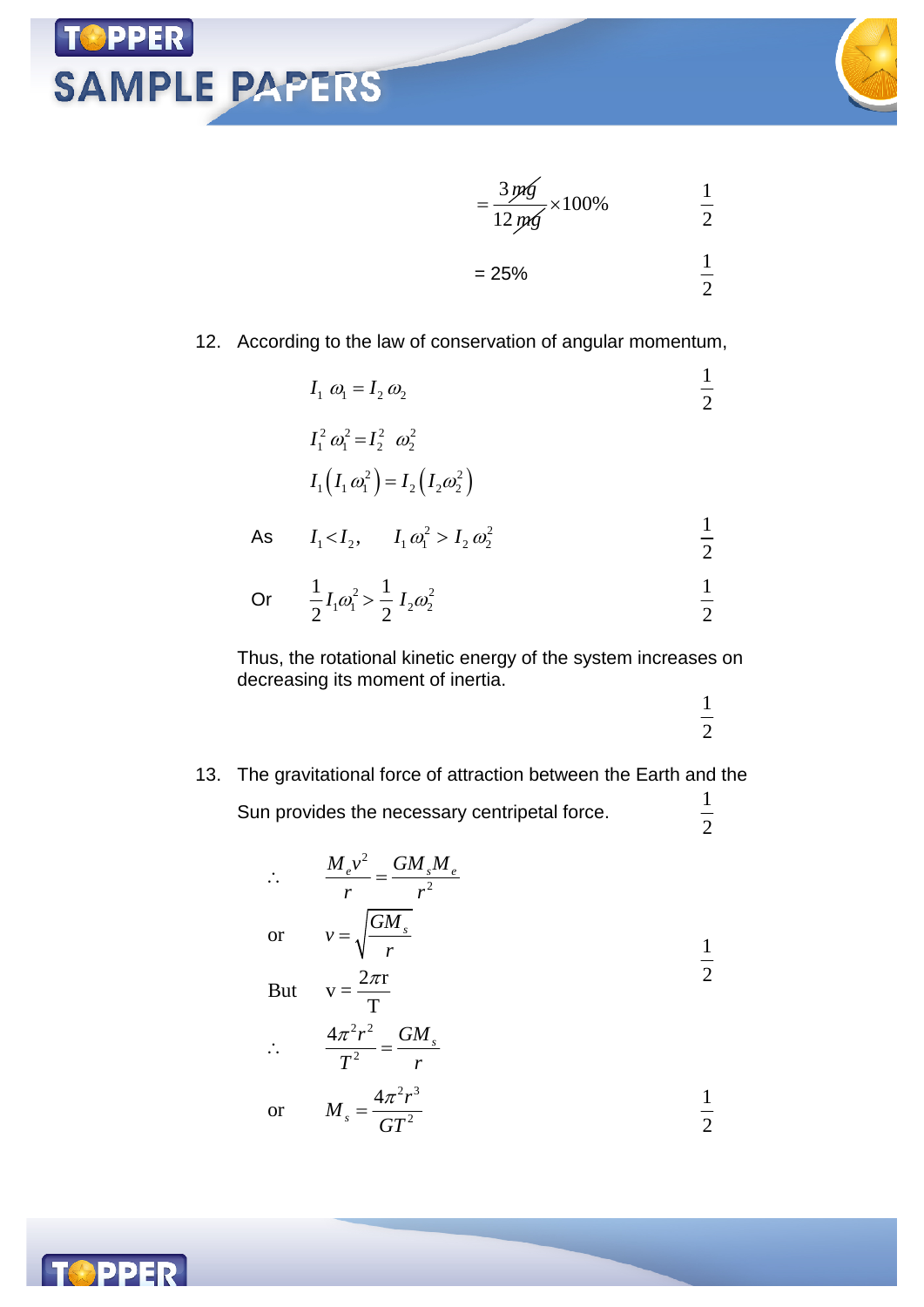#### Substituting the values and simplifying, we get

$$
M_s = \frac{4 \times (3.14)^2 \times (1.5 \times 10^{11})^3}{6.7 \times 10^{-11} \times (365 \times 24 \times 60 \times 60)^2}
$$
  

$$
M_s \simeq 2 \times 10^{30} kg
$$
  $\frac{1}{2}$ 

OR

Since, *g* at height *h* is given by

**PPER** 

**SAMPLE PAPERS** 

$$
g_h = \frac{gR^2}{(R+h)^2}
$$
  
= 
$$
\frac{gR^2}{R^2 \left(1 + \frac{h}{R}\right)^2}
$$
  

$$
g_h = g \left(1 + \frac{h}{R}\right)^{-2}
$$
  

$$
g_h = g \left(1 - \frac{2h}{R}\right) \qquad \text{(for } h < R\text{)}
$$

and similarly, we have *g* at depth *d* is given by

$$
g_d = g \left( 1 - \frac{d}{R} \right) \qquad \qquad \frac{1}{2}
$$

But  $g_h = g_d$ 1 2

$$
\therefore \qquad g\left(1 - \frac{2h}{R}\right) = g\left(1 - \frac{d}{R}\right)
$$

$$
1 - \frac{2h}{R} - 1 - \frac{d}{R}
$$

$$
\frac{h}{d} = \frac{1}{2} \qquad \qquad \frac{1}{2}
$$

14. (i) An isothermal process is that process in which the temperature (*T* ) of the system remains constant though other variables ( *P* and *V* ) may change.

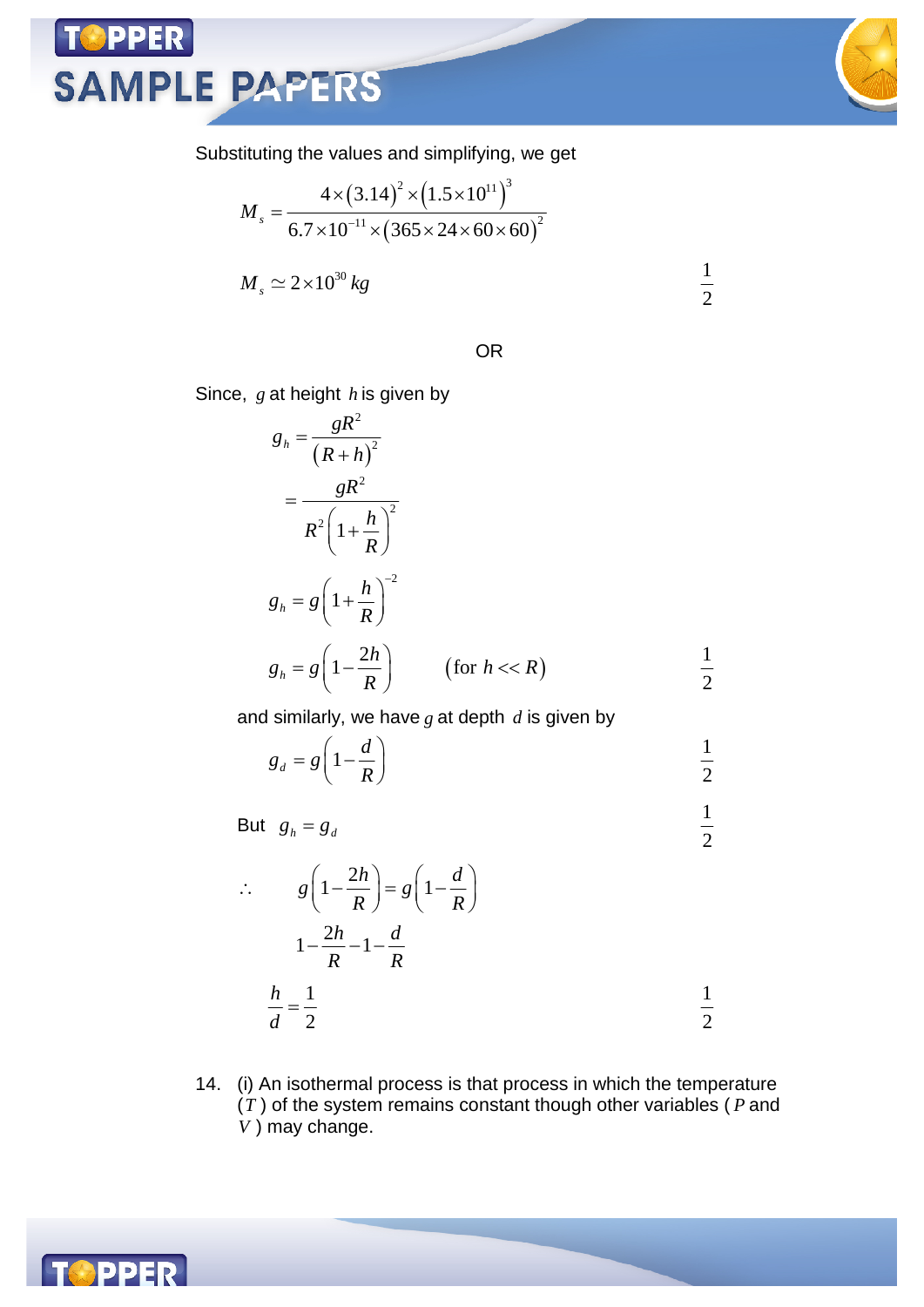

In an adiabatic process, the total heat content (*Q* ) of the system remains constant though other variables ( *P* and *T* ) may change

In this process,  $\Delta Q = 0$ 

(ii) A process in which volume (*V* ) remains constant though other variables ( *P* and *T* ) may change, is called an isochoric process.

In this process, 
$$
\Delta V = 0
$$
  $\frac{1}{2}$ 

1 2

An isobaric process is that for which pressure (P) of the system remains constant though other variables (V and T) may change. In this

process, 
$$
\Delta P = 0
$$
  $\frac{1}{2}$ 

15. Since, 
$$
\frac{V_t}{V_0} = \sqrt{\frac{T}{T_0}} = \sqrt{\frac{273 + t}{273 + 0}}
$$
  $\frac{1}{2}$ 

Where  $V_{_t}, V_{_0}$  are the velocities of sound at  $T$  and  $\,_{_0}$  respectively.

$$
\therefore \qquad \frac{V_t}{V_0} = \left(1 + \frac{t}{273}\right)^{\frac{1}{2}} = 1 + \frac{1}{2} \times \frac{t}{273} \qquad \qquad \frac{1}{2}
$$

Neglecting the higher power

$$
\therefore V_t = V_0 \left( 1 + \frac{t}{546} \right) = V_0 + V_0 \frac{t}{546}
$$
  $\frac{1}{2}$ 

Thus, the velocity of sound increases by 61 cm / s for every  $1^{\circ}$ *C*  $\left($   $or$   $1^{\circ}$ *K* $\right)$  rise in the temperature.

- 16. Since work done  $W = mgh$ 1 2
	- $W = m \times 980 \times 100 \times 100$ ergs  $\frac{1}{2}$

$$
\therefore \qquad J = 4.2 \times 10^7 \text{ ergs/cal}
$$

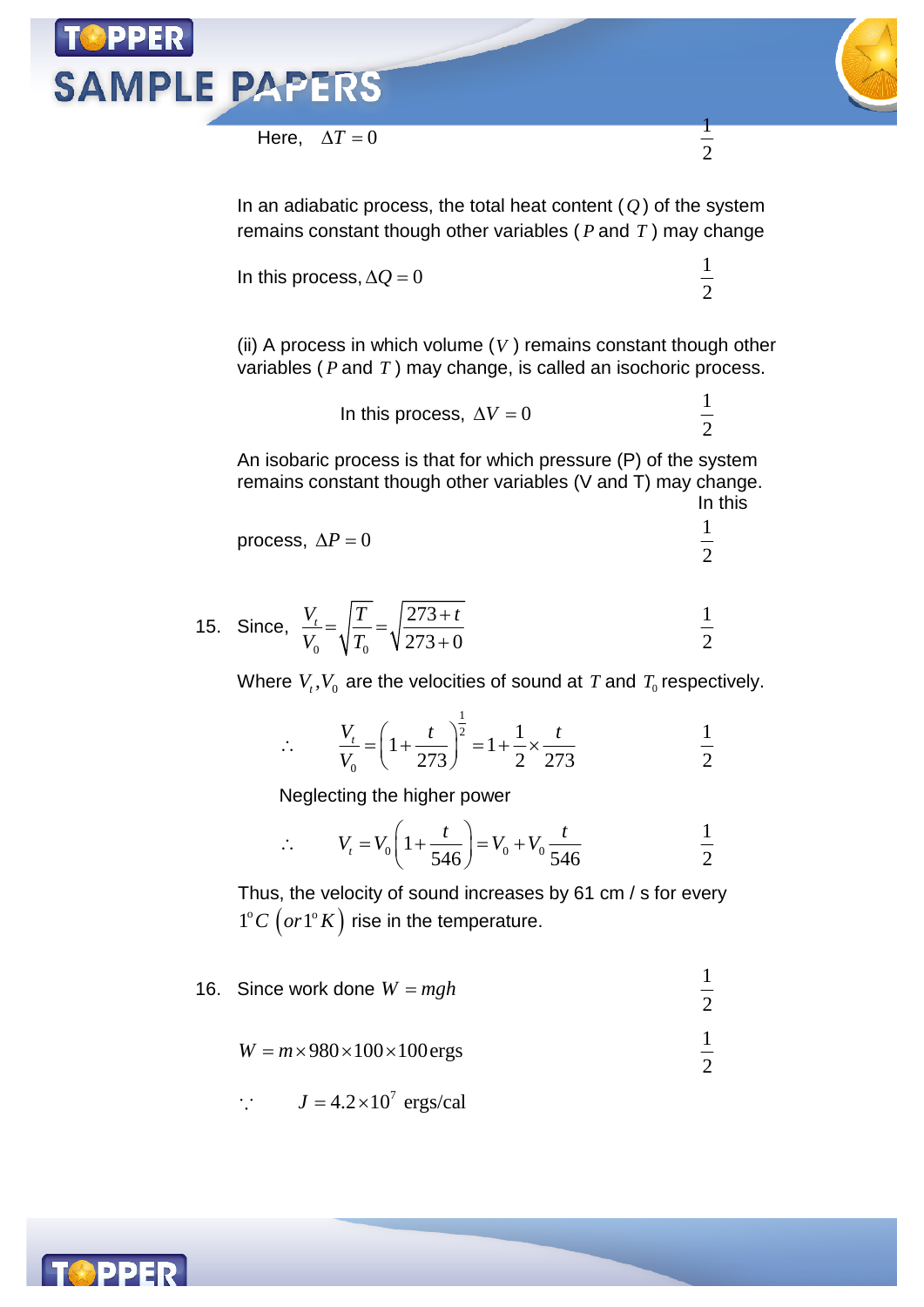We know, heat energy  $H = \frac{W}{I}$ *cal J*  $=$ 

$$
mcQ = \frac{980 \times 100 \times 100 \times m}{4.2 \times 10^7}
$$

$$
Q = \frac{98}{420} = 0.23^{\circ}C
$$

#### 17. Since  $PV = RT$

We are given  $VP^2$  = costant

2

*V*

$$
\therefore \qquad V\left(\frac{RT}{V}\right)^2 = \text{constant}
$$
\n
$$
\frac{T^2}{V} = \text{constant}
$$
\n
$$
\frac{1}{2}
$$
\n
$$
T_1^2 = T^2
$$

Using

Using 
$$
\frac{T_1^2}{V_1} = \frac{T^2}{V}
$$
  $\frac{1}{2}$   
 $T_1^2 = 2V \times \frac{T^2}{V} = 2T^2$ 

$$
T_1 = \sqrt{2}T
$$
  $\frac{1}{2}$ 

18. (i) The pulse does not have a definite wavelength or frequency but has a definite speed of propagation (in a non – dispersive medium).

1

1 2

1 2

1 2

1 2

(ii) The frequency of the note produced is not equal to  $0.05H<sub>Z</sub>$ , it is the frequency of pulse repetition. 1

$$
19. \quad \therefore \qquad S = \left[ M^1 L^0 T^{-2} \right] \qquad \qquad \frac{1}{2}
$$

$$
\beta = \frac{1}{\text{Bulk modulus}} = \frac{1}{\left[M L^{-1} T^{-2}\right]}
$$

$$
\beta = \left[ M^{-1} L T^2 \right] \qquad \qquad \frac{1}{2}
$$

Now, 
$$
S^3 \beta^4 = [M^1 L^0 T^{-2}]^3 [M^{-1} L T^2]^4
$$
  $\frac{1}{2}$ 

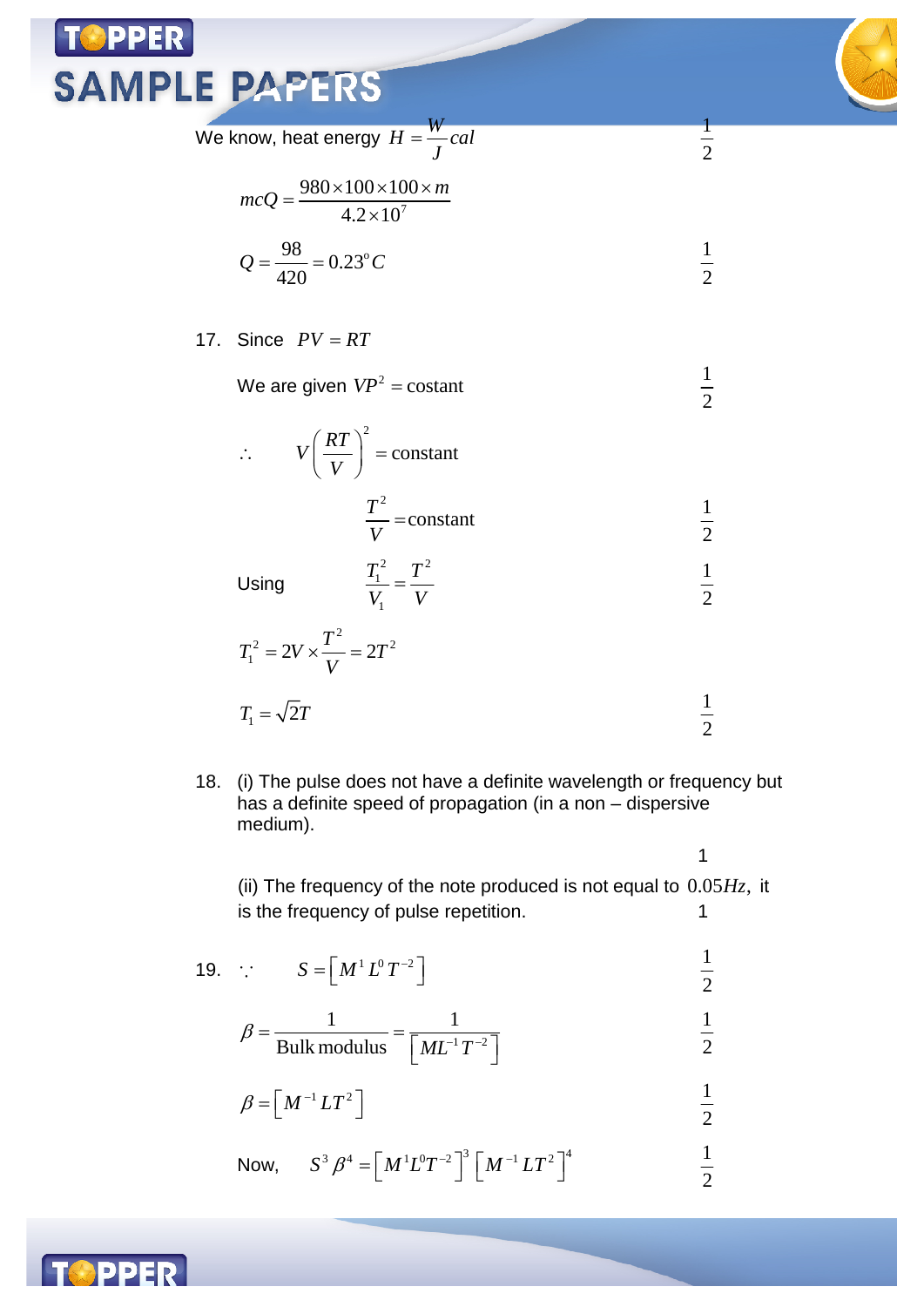

$$
\bigotimes^\Lambda
$$

 

 





20.





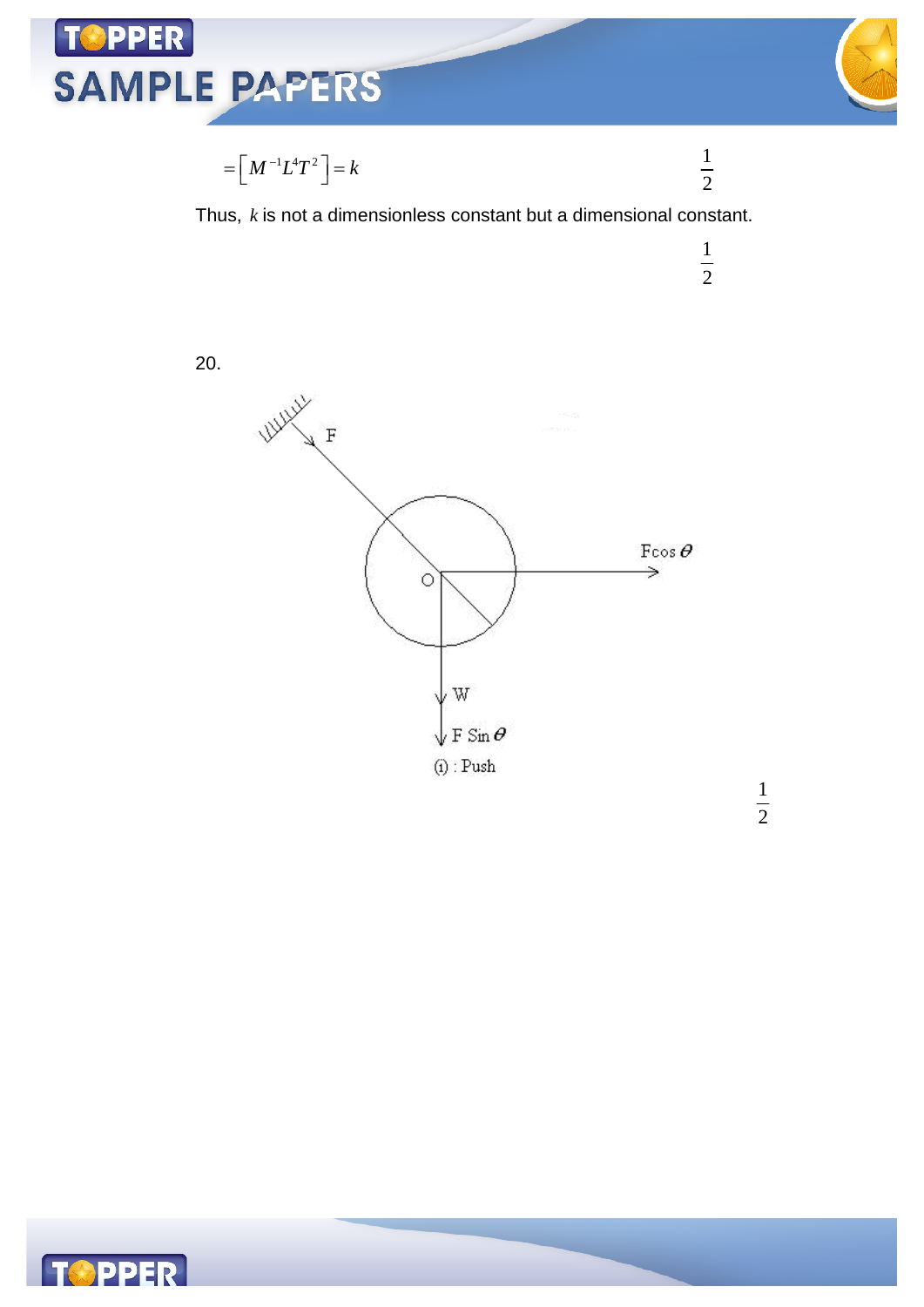



W is weight of the lawn roller. When pushed by applying a force  $F$  at an angle $\theta$  .  $F\cos\theta$  moves it forward while the apparent weight becomes  $W + F \sin \theta$ .

However, when pulled, the apparent weight becomes  $W - F \sin \theta$ .

Since the force of friction is directly proportional to normal reaction (equal to apparent weight of the roller), it is more when it is pushed than when is pulled.

- 1
- 21. Initial momentum of one of the balls (say A) =  $0.05 \times 6$

 $= 0.3 kgms^{-1}$ 1 2

Final momentum of ball A =  $0.05 \times (-6)$ 

$$
= -0.3 \, kg \, ms^{-1}.
$$

Assuming the two balls A and B moving in opposite directions collide and rebound with the same speed.

 $\therefore$  Impulse received by ball A = Total change of momentum for ball A

$$
= (-0.3) - (0.3) = -0.6 \text{kg} \text{m} \text{s}^{-1}
$$

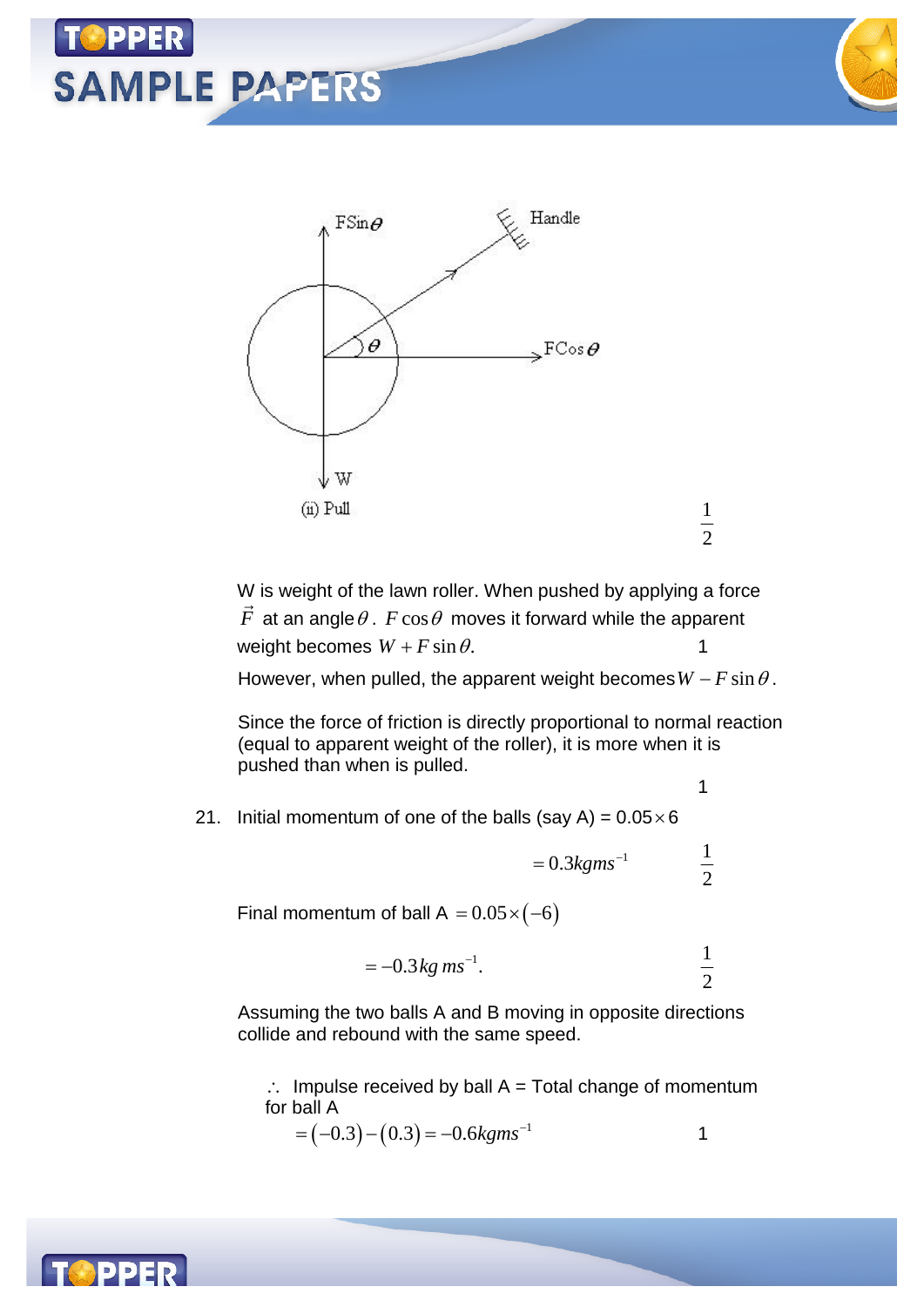**PPER** 



1 2

2

2

 $\frac{1}{2}$ 

 $\frac{1}{2}$ 

1 2

1 2

 $\frac{1}{2}$ 

Thus, an equal and opposite impulse will be received by the other ball B. 1

22. The coin will only revolve with the record if the maximum force due to friction is sufficient enough to balance the centripetal force.

Maximum force due to static force 
$$
\ge \frac{mv^2}{r} \ge mr\omega^2
$$
,  $\frac{1}{2}$ 

or  $r \leq \frac{r \cdot 8}{\omega^2}$ 

Given: 
$$
\mu = 0.15
$$
,  $\omega = 33\frac{1}{3}$  rev/min  $\frac{1}{2}$ 

$$
\omega = \left(\frac{100}{3} \times \frac{2\pi}{60}\right) rad / s
$$
  $\frac{1}{2}$ 

$$
\therefore \qquad r \leq \frac{0.15 \times 9.8}{\left(\frac{200\pi}{180}\right)^2}
$$

Solving we get,  $r \le 0.120 m \le 12 cm$ 

*g*  $r \leq \frac{\mu}{\sigma}$  $\leq \frac{\mu}{\omega}$ 

Thus, the coin placed at 4 cm will revolve with the record.

23. Power  $P = Fv$ 

$$
= m \frac{dv}{dt} v
$$

$$
\text{or } v dv = \frac{P}{m} dt \qquad \qquad \frac{1}{2}
$$

Integrating both sides, we get, <sup>1</sup>

$$
\frac{v^2}{2} = \frac{P}{m}t + \text{constant}
$$
  
or  $v^2 \alpha t$   $\frac{1}{2}$ 

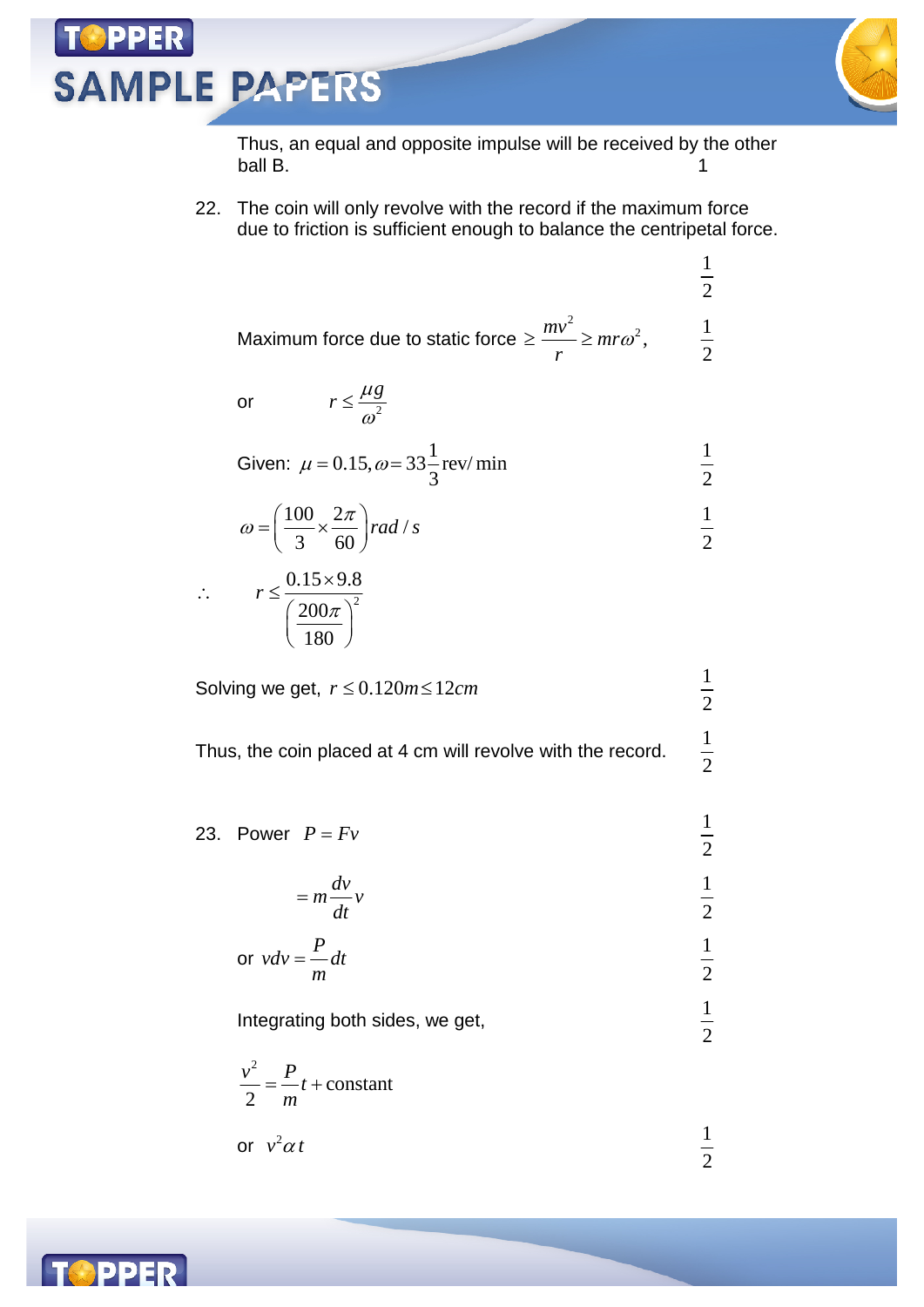



1 2

i.e.  $v \alpha \sqrt{t}$ 

24. We know,

$$
\vec{F} = \frac{d\vec{P}}{dt} \quad \text{or} \quad \vec{F}dt = d\vec{P} \qquad \frac{1}{2}
$$

If the impact lasts for a small time *dt* and the momentum of the body changes from  $P_1$ t $o P_2$  $\vec{r}$   $\vec{a}$ then,

$$
\int_{0}^{t} \vec{F} dt = \int_{P_1}^{P_2} d\vec{P} = \vec{P}_2 - \vec{P}_1
$$

or 
$$
\int_{0}^{t} \vec{F} dt = \vec{P}_2 - \vec{P}_1
$$
  $\frac{1}{2}$ 

*F*  $\rightarrow$ varies with time and does not remain constant.

$$
\left(\int_{0}^{t} \vec{F} dt\right)
$$
 is a measure of the impulse of the force.  $\frac{1}{2}$ 

Let *Fav* be the constant force during the impact, then

$$
\int_{0}^{t} \vec{F} \, dt = \int_{0}^{t} \vec{F}_{av} \, dt \qquad \frac{1}{2}
$$

$$
= \vec{F}_{av} \int_{0}^{t} dt = \vec{F}_{av} t
$$
  

$$
\therefore \qquad \vec{F}_{av} t = \vec{P}_{2} - \vec{P}_{1}
$$

Thus, the impulse received during an impact is equal to the total change in momentum produced during the impact.

25. In case of the Earth, 
$$
G\frac{M_em}{r_e^2} = mg_e
$$
  $\frac{1}{2}$ 

In case of the planet, 
$$
G\frac{M_{p}m}{r_p^2} = mg_p
$$
.  $\frac{1}{2}$ 

Dividing these two equations, we get,

$$
\left(\frac{M_P}{M_e}\right)\left(\frac{r_e^2}{r_P^2}\right) = \frac{g_P}{g_e};\tag{1}
$$

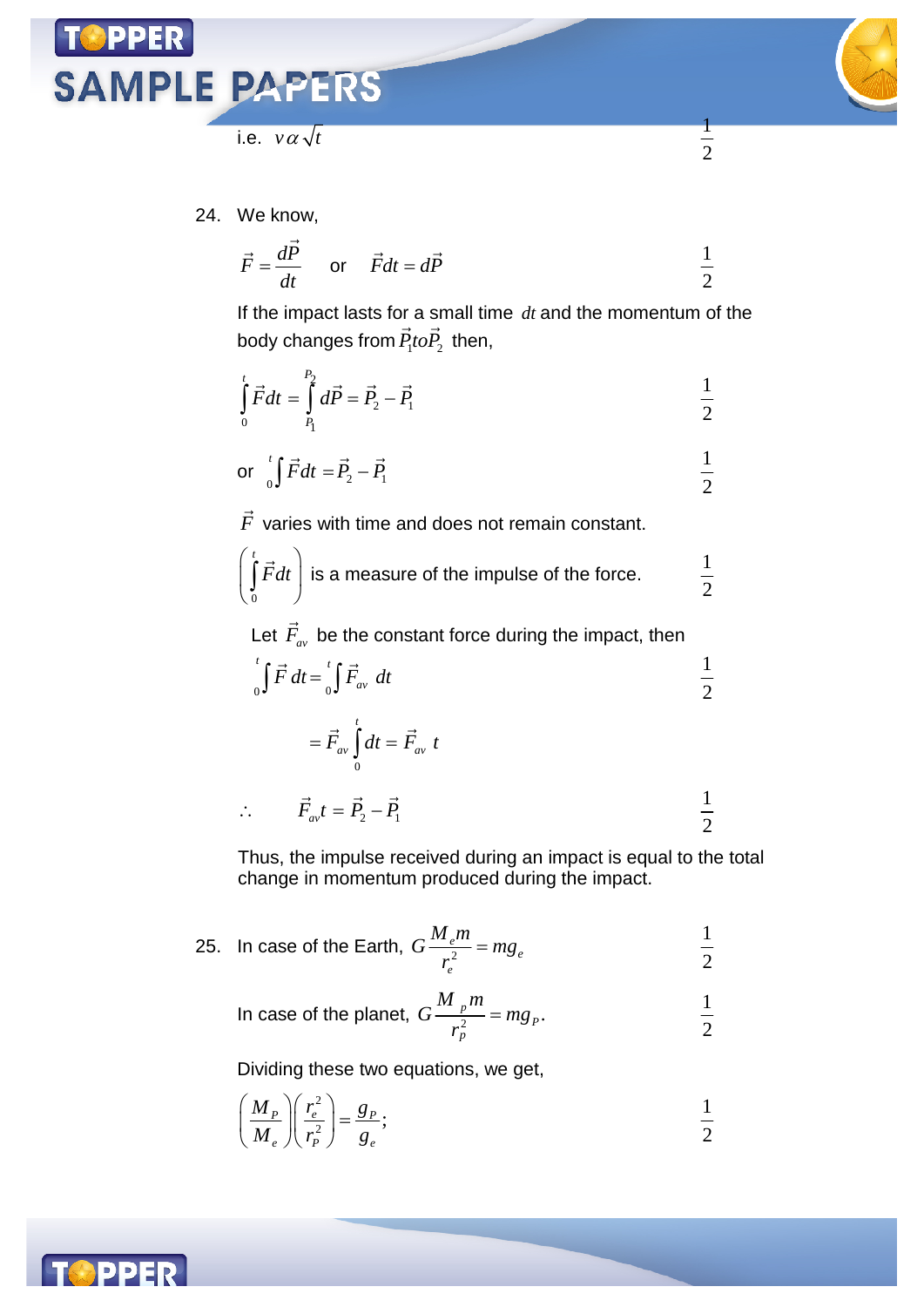

1  $\overline{2}$ 

but  $g_p = 2g_e$ 

|           | and $r_p = \frac{r_e}{2}$                    |  |
|-----------|----------------------------------------------|--|
| $\bullet$ | $M_{P}$ $=$ 2 $=$ 1<br>$4\quad 2$<br>$M_{e}$ |  |

Thus the ratio of the mass of the planet to the mass of the Earth is  $1/2$ .

- 26. The surface tension of water is more than that of oil. Therefore, when oil is powered over water, greater value of surface tension of water pulls the oil in all directions and as such it spreads on the water. On the other hand, when water is powered over oil, it does not spread over it because the surface tension of oil being less than that of water, it is not able to pull water over it.  $3$
- 27. (i) Hydrogen.

As 2 *g* of hydrogen contains *N* molecules, I *kg* of hydrogen contains  $\frac{1}{2} \times 1000 = 500$ 2  $\frac{N}{2}$  × 1000 = 500N molecules, where  $N = 6.023 \times 10^{23}$ , In case of  $N_2$ , 28  $g$  of nitrogen contains  $N$  molecules.

Therefore, 1 *kg* of nitrogen contains 1

$$
\frac{N}{28} \times 1000 \simeq 36N
$$

(ii) Hydrogen

As 
$$
P = \frac{1}{3} \frac{M}{V} c^2, P \alpha c^2
$$

Since  $M$  and  $V$  are the same in both the cases,  $C_{H_2} > C_{N_2}$ ,

Therefore, the pressure exerted by hydrogen is more than that by nitrogen. 1

(iii) 
$$
\frac{V_{H_2}}{V_{N_2}} = \sqrt{\frac{P_{N_2}}{P_{H_2}}} = \sqrt{\frac{14}{1}} \approx 3.74
$$
  

$$
\therefore \qquad V_{H_2} = 3.74 \ V_{N_2}
$$

28. The statement in the question is shown in the diagram.

$$
\therefore \tan \alpha = y/x
$$

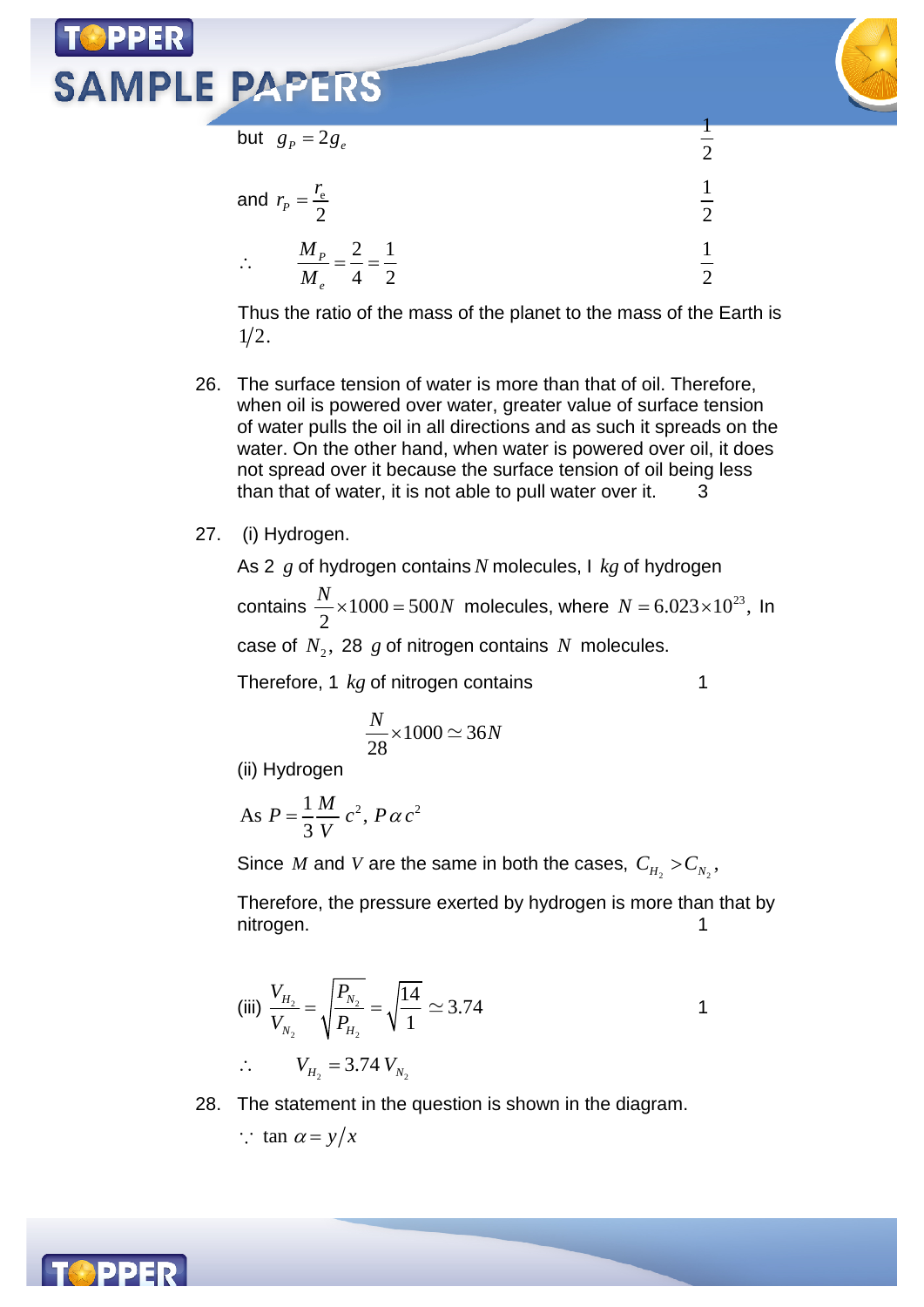

2

1 2



$$
\tan \beta = \frac{y}{MA} = \frac{y}{R - x}
$$
  $\frac{1}{2}$ 

#### where *R* is horizontal range.

$$
\therefore \tan \alpha + \tan \beta = \frac{y}{x} + \frac{y}{R - x}
$$

$$
= \frac{(R - x + x)y}{x(R - x)}
$$

$$
= \frac{YR}{x(R - x)}
$$

or 
$$
\tan \alpha + \tan \beta = \frac{YR}{x(R-x)}
$$
 (i)  $\frac{1}{2}$ 

Again, 
$$
x = (u \cos \theta)t
$$
 (ii)

$$
y = (x \sin \theta)t - \frac{1}{2}gt^2
$$
 (iii)  $\frac{1}{2}$ 

From eq. (ii) and (iii)

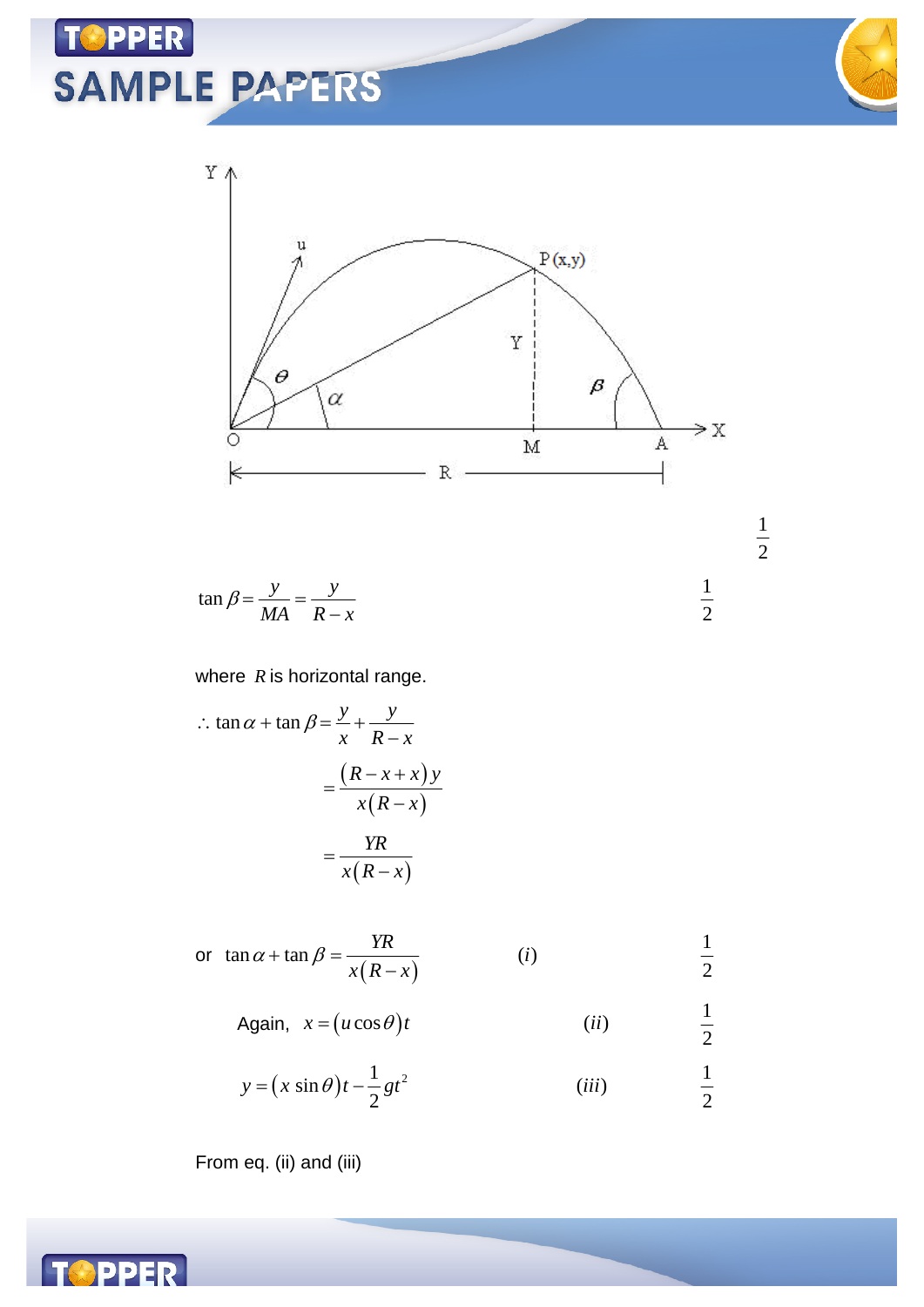

1 2

$$
y = x \tan \theta \left[ 1 - \frac{xg}{2u^2 \cos^2 \theta \tan \theta} \right]
$$

Putting 
$$
R = \frac{2u^2 \sin \theta \cos \theta}{g}
$$
, we get  $\frac{1}{2}$ 

$$
y = x \tan \theta \left[ 1 - \frac{xg}{2u^2 \cos^2 \theta \sin \theta} \right]
$$
  $\frac{1}{2}$ 

$$
= x \tan \theta \left[ 1 - \frac{x}{R} \right]
$$

or 
$$
\frac{y}{x} = \tan \theta \left( \frac{R - x}{R} \right)
$$
 (iv)  $\frac{1}{2}$ 

Putting  $(iv)$  *and* (*i*) we get,

$$
\tan \alpha + \tan \beta = \frac{YR}{x(R - x)} = \tan \theta
$$
\n
$$
\frac{1}{2}
$$

 $\therefore$  tan  $\alpha$  + tan  $\beta$  = tan  $\theta$ 

#### OR

(a) When the packet is dropped, it has a velocity of  $14ms^{-1}$  in the upward direction. Taking the upward direction as +ve and down ward direction as –ve.

We have

$$
v(0) = 14 \ m/s
$$
  
\n
$$
a = g = -g.8 \ m/s^{2}
$$
  
\n
$$
x(t) - x(0) = h = -98m
$$
  
\nor 
$$
-98 = 14 \times t - \frac{1}{2} \times 9.8 \times t^{2}
$$
  
\nor 
$$
4.9t^{2} - 14t - 98 = 0.
$$
  
\nor 
$$
49t^{2} - 140t - 980 = 0
$$
  
\nor 
$$
7t^{2} - 20t - 140 = 0
$$

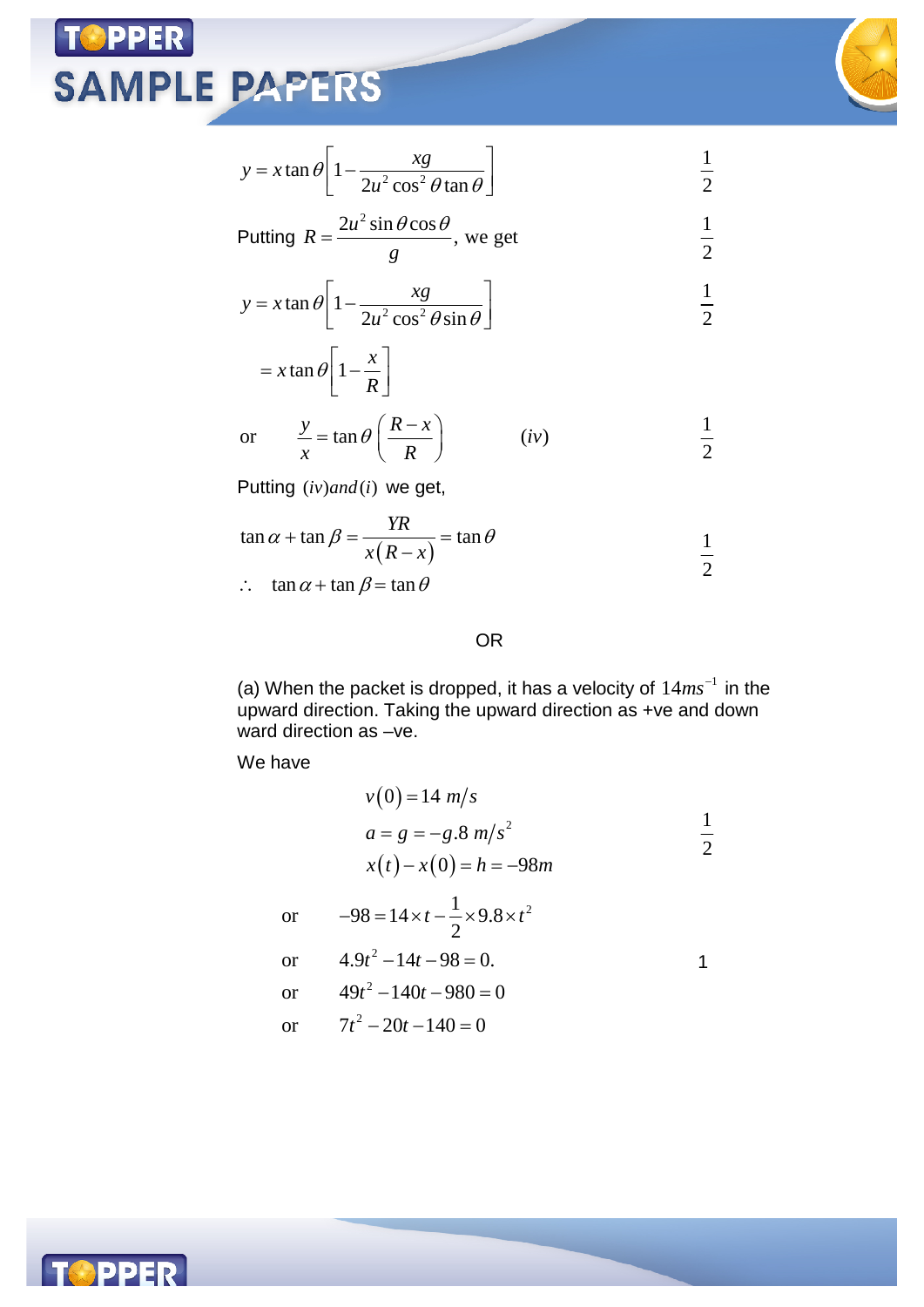$\dddot{\cdot}$ 



$$
t = \frac{20 \pm \sqrt{(-20)^2 + 4 \times 7 \times 140}}{2 \times 7}
$$
  
= 20 \pm \sqrt{\frac{400 + 3920}{14}}  
=  $\frac{20 \pm 65.73}{14} = 6.125$ 

(Considering only the +ve sign

$$
v(t) = v(0) + at
$$
  
= 14-9.8×6.12  
= 14-59.97  
= -45.97 m/s

Thus, the final velocity of the body is along the downward direction.

- (b) Both the graphs represent non-uniform motion. 1
- 29. (i) Let there be a gas at constant pressure *P*and volume*V* . When the pressure increases from  $P$  to  $P + \Delta p$ , the volume decreases

from 
$$
VtoV - \Delta V
$$
.

Bulk modulus, 
$$
K = \frac{-V \triangle P}{\triangle V}
$$
  $\frac{1}{2}$ 

When the gas is impressed isothermally, Boyle's law holds good, i.e.

 $PV = constant$ ,

Differentiating w. r. t. *V* , we get

$$
P + V \frac{dP}{dV} = 0
$$
  
or 
$$
\frac{dP}{dV} = P = K \text{ is } 0
$$

Thus the isothermal elasticity of a gas is equal to its pressure.

1 2

1 2

1

1

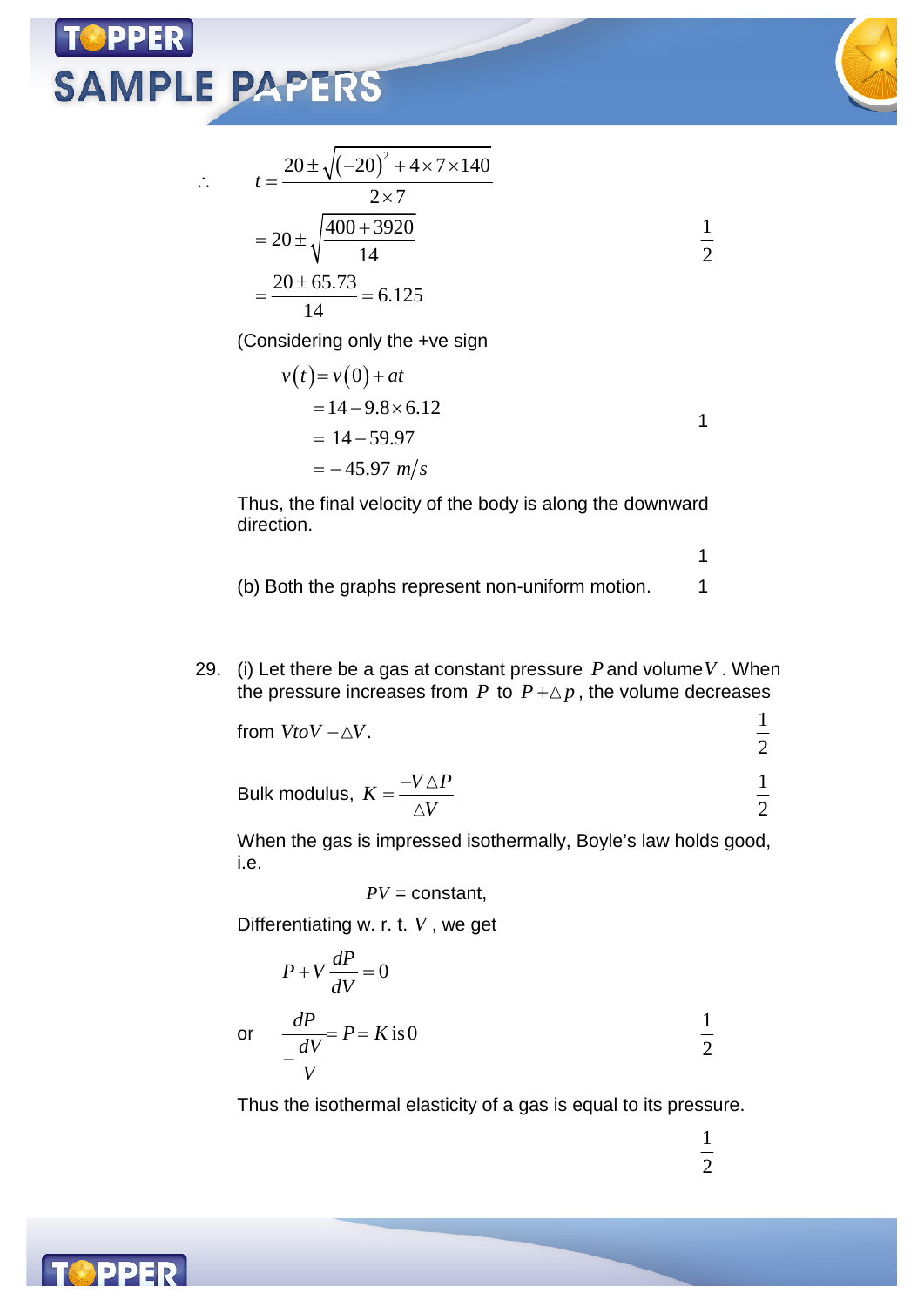When the gas is compressed adiabatically,

$$
PV = \text{constant},
$$
  
=  $\frac{C_P}{C_V}$   $\frac{1}{2}$ 

Differentiating w. r. t. *V* ,

**SAMPLE PAPERS** 

$$
P\gamma V^{-1} + V \frac{dP}{dV} = 0
$$
  $\frac{1}{2}$ 

or 
$$
\frac{dP}{dV} = -\frac{P}{V}
$$
  
or 
$$
\frac{-dP}{dV} = k_{adi}
$$

Thus, the adiabatic elasticity of a gas is times the pressure of the gas.

$$
\therefore \frac{K_{adi}}{K_{iso}} = \frac{P}{P} = 1
$$

#### OR

At a given temperature, let the length of the brass rod be  $L_{\!\scriptscriptstyle 1}$  , and that of the steel rod be  $L_{\scriptscriptstyle 2}$  . If  $\,L_{\scriptscriptstyle 2} >\! L_{\scriptscriptstyle 1}$  , the difference between the lengths  $= L_2 - L_1 = \Delta L$ 

Let the temperature be raised to  $t^{\circ}C$ .

 $\therefore$  Length of the brass rod at  $t^{\circ}C = L_1 + L_1 \alpha_1 t$ .

Length of the steel rod at  $t C^C = L_2 + L_2 \alpha_2 t$  1

 $\therefore$  Here  $\alpha_1$  and  $\alpha_2$  are the coefficients of brass and steel respectively.

Difference between the lengths of the rods at  $t^{\circ}C$ , say

$$
\Delta L = (L_2 + L_2 \alpha_2 t) - (L_1 + L_1 \alpha_1 t) = (L_2 - L_1) + L_2 \alpha_2 t - L_1 \alpha_1 t
$$

The difference remains that same at all temperatures,  $\Delta L' = \Delta L$ 



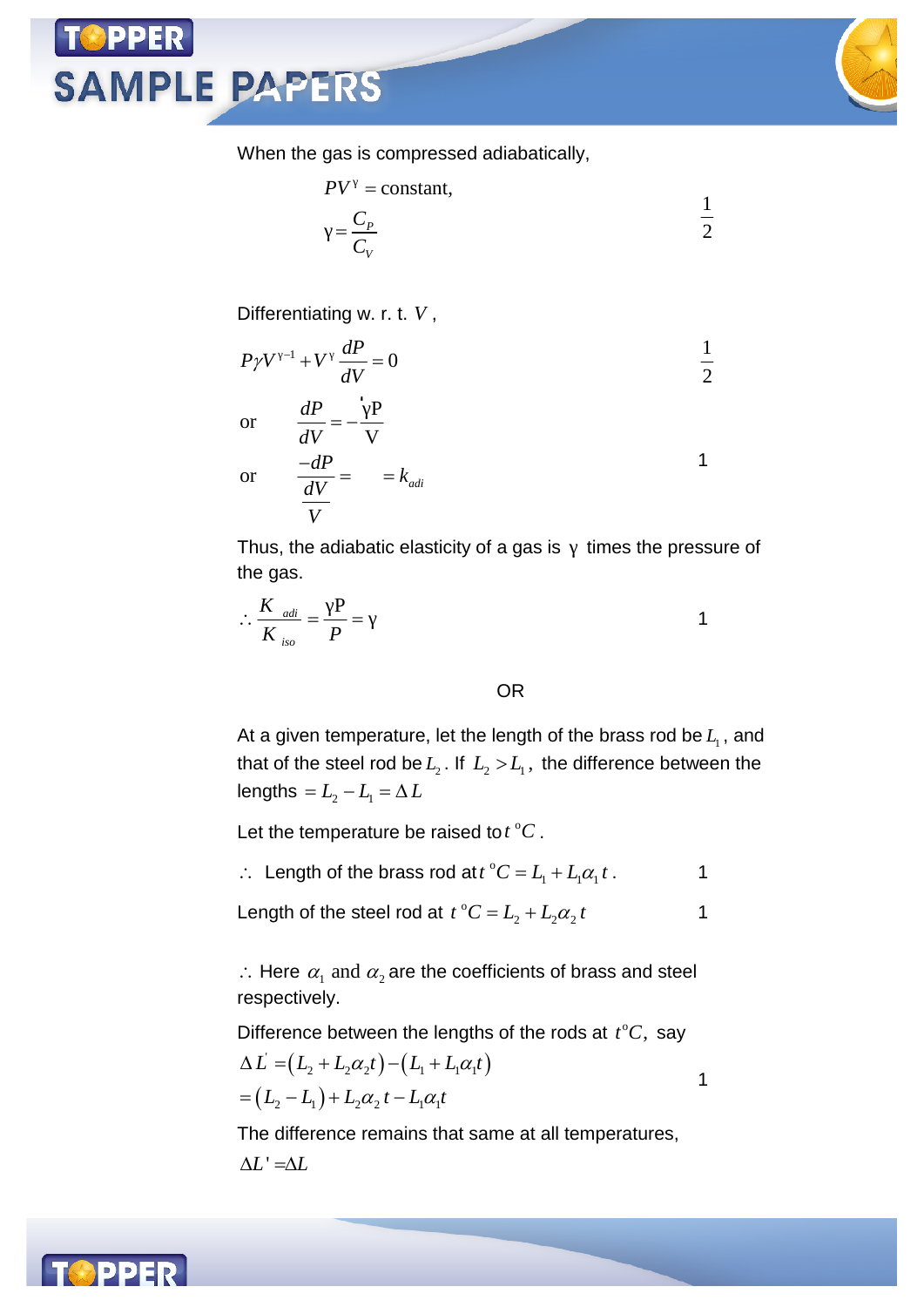

1

$$
orL_2 \ \alpha_2 t = L_1 \alpha_1 \ t
$$
  
or 
$$
\frac{L_2}{L_1} = \frac{\alpha_1}{\alpha_2}
$$

Thus, the length of the rods must be inversely proportional to the linear coefficient of their materials.

30. Let a body of man *m* be dropped in a straight hole in the Earth of them *M* and radius *R* . The body will be attracted towards the center of the Earth with a force given by,

$$
F = \frac{GMm}{R^2}
$$

But  $F = mg$ 

$$
\therefore mg = \frac{GMm}{R^2} \text{ or } g = \frac{GM}{R^2}
$$

$$
= \frac{G\frac{4}{3}\pi R^3 \rho}{R^2}
$$
Or 
$$
g = \frac{4\pi GR\rho}{3} \qquad (i)
$$
1

where  $\rho$  is mean density of the Earth.



When the body is dropped into the straight hole and it falls through the depth *d* , the value of acceleration due to gravity at the point P is given by,

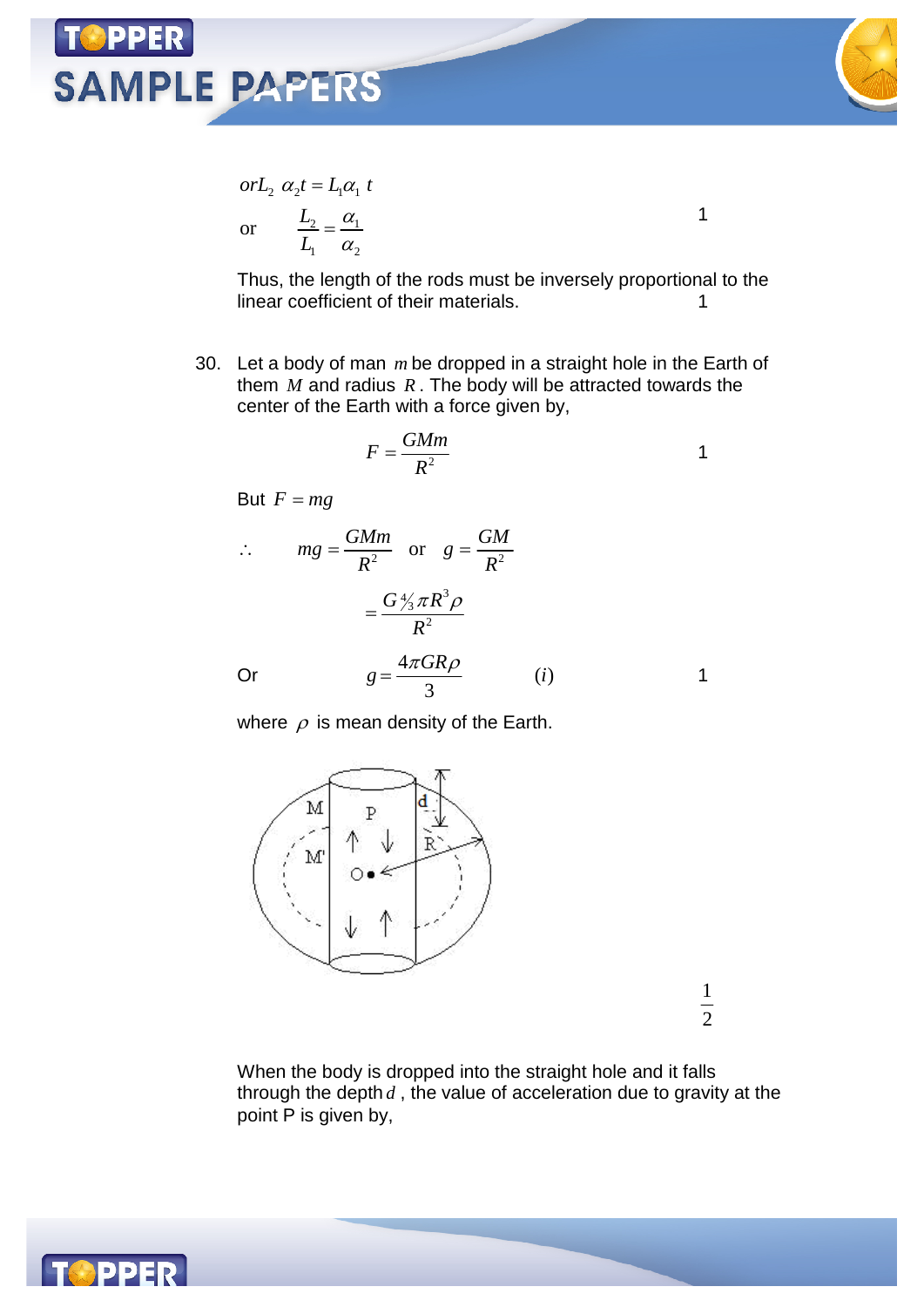

$$
g' = \frac{GM'}{(R-d)^2} \qquad \qquad \frac{1}{2}
$$

Where *M* ' is the mass of the sphere of radius  $(R - d)$ 

$$
\therefore \qquad g' = \frac{4\pi G(R-d)\rho}{3} \qquad \qquad \frac{1}{2}
$$

Thus,  $g \mid g = \frac{(R-d)}{R^2}$  $R - d$ *g g R*  $\overline{a}$  $=$ 

or 
$$
g' = \frac{g'}{R^2} (R-d)
$$
 or  $g' \propto (R-d)$   $\frac{1}{2}$ 

i.e., acceleration (in magnitude) of the body is proportional to the displacement from the centre of the earth O. Thus, the motion is *SHM*.

Time period,

1  $\overline{2}$ 

$$
T = 2\pi \sqrt{\frac{\text{Displacement}}{\text{Acceleration}}}
$$

$$
= 2\pi \sqrt{\frac{(R-d)}{\left[\frac{R-d}{R}\right]g}} = 2\pi \sqrt{\frac{R}{g}}
$$

OR

(i) The radar waves sent form the Earth strike the approaching aeroplane. Here the radar is a source which is stationary and the aeroplane is an observer which is moving towards the stationary source. We have to determine the velocity to the approaching plane.

$$
\therefore \qquad \text{Apparent frequency, } n' = \left[ \frac{v + v_s}{v} \right] n \qquad \qquad \frac{1}{2}
$$

where  $\nu$  is the velocity of the radar waves and  $v_{_S}$  is the velocity of the aero plane.

Now the aero plane receives waves of frequency *n* ' and acts as a source moving towards stationary observer, i.e. radar on the Earth. Since on reflection, the frequency does not change, the aero plane will

reflect waves of frequency  $n'$ .  $\frac{1}{2}$ 

 $\frac{1}{2}$ 

1